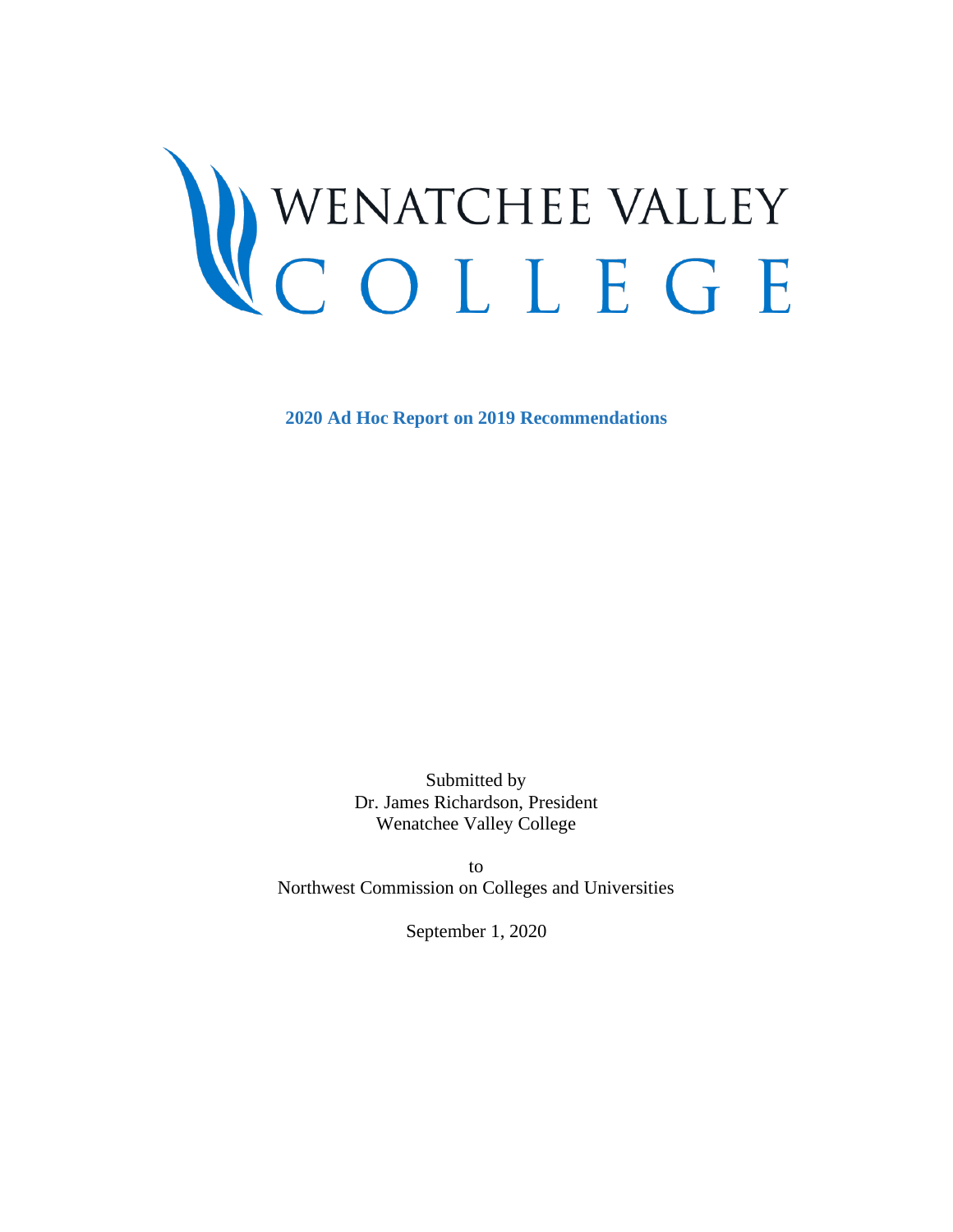# **Table of Contents**

| <b>Table of Contents</b>       |              |
|--------------------------------|--------------|
| About Wenatchee Valley College | ii           |
| Introduction                   | $\mathbf{1}$ |
| Recommendations                | 3            |
| Recommendation 1               | 3            |
| Recommendations 2 and 3        | 6            |
| Assessment prior to evaluation | 6            |
| Response to recommendations    | 7            |
| Conclusion                     | 10           |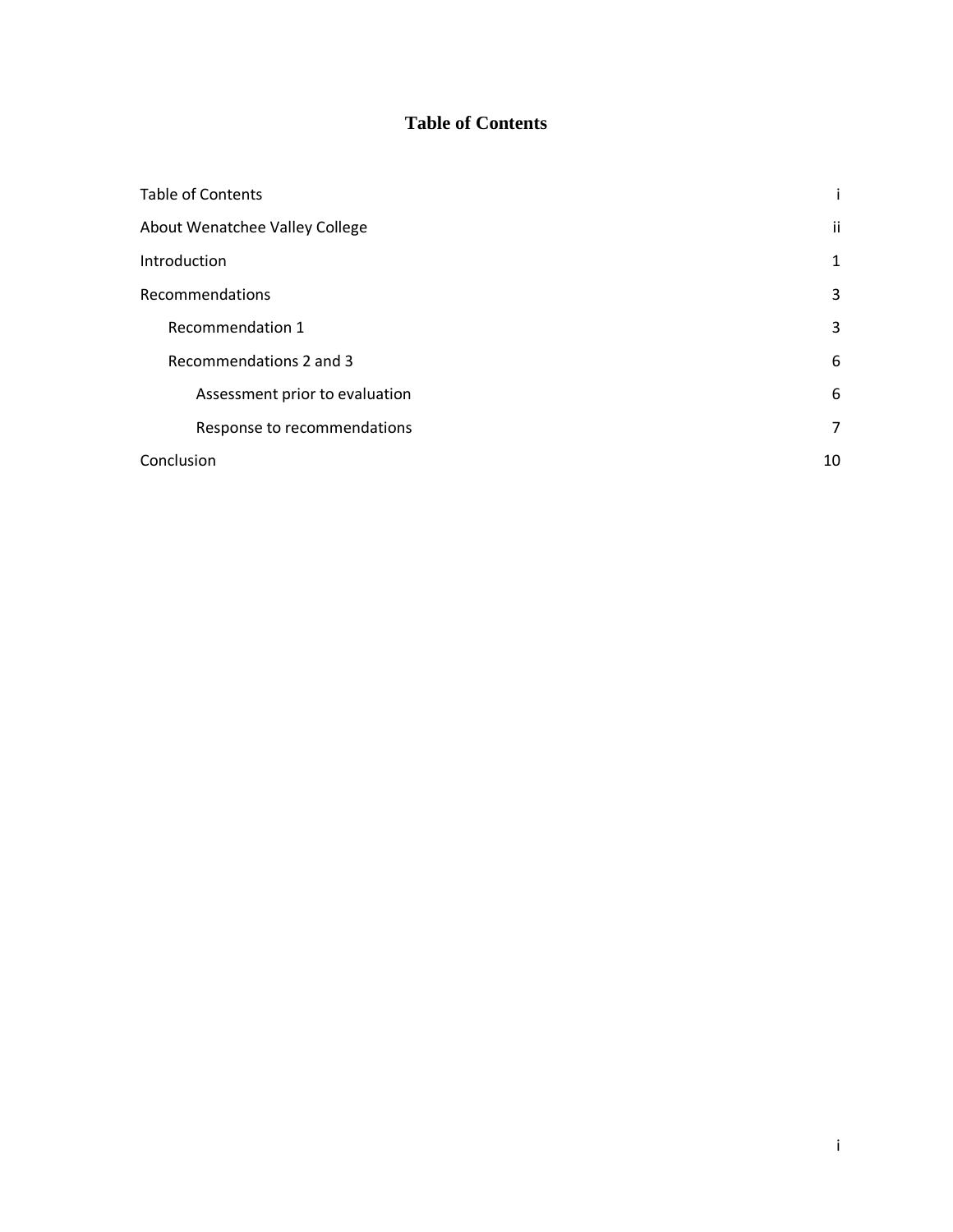#### **About Wenatchee Valley College**

<span id="page-2-0"></span>Wenatchee Valley College (WVC) was founded in Wenatchee in 1939 as a private college, with funds to hire the first teaching faculty guaranteed by community members. After a period of affiliation with the public K-12 school system, WVC became a public community college in 1967 with the passage of the Community College Act by the Washington State Legislature. At this time, Chelan, Douglas, and Okanogan counties were designated as WVC's service district. This area covers over 10,000 square miles and currently has a population of more than 158,000. Though the area is primarily rural with widely scattered communities, the greater Wenatchee area has grown to a population of over 50,000.

As a state-supported community college, one of 34 in the Washington state community and technical college system, WVC's mission is grounded in state statute (RCW 28.B 50). This legislation establishes community colleges as open-access institutions with a purpose of providing pre-transfer preparation, workforce education, basic skills instruction, and lifelong learning opportunities. WVC's mission echoes this purpose, with a focus on serving the residents of its service district as the only institution of higher education with a full-time presence in this vast area. The college's mission statement was most recently revised during the 2007-08 academic year and formally adopted by the Board of Trustees in February 2008:

# *Wenatchee Valley College enriches North Central Washington by serving educational and cultural needs of communities and residents throughout the service area. The college provides high-quality transfer, liberal arts, professional/technical, basic skills and continuing education for students of diverse ethnic and economic backgrounds.*

Under this mission statement, WVC has four core themes: Educational Achievement, Support for Learning, Responsiveness to Local Needs and Diversity and Cultural Enrichment. Each core theme has a core theme council composed of college faculty and staff that work to plan and seeks to improve the college with regard to each core theme. All four core themes and associated councils are focused on student success and achievement.

WVC's main campus is on a 52-acre site in central Wenatchee. It includes nine buildings with classrooms, teaching labs, and offices; a library/media center with interactive television classrooms; a gymnasium; a student center with dining area and bookstore; a facilities and operations center; and athletic fields for baseball, softball, and soccer. The college is in the process of building a new three-story classroom building, replacing a multipurpose/classroom building built in the early 1950s.. In addition, the college has been approved to build a new career and technical building and hopes to enter the planning phase in 2021.

In 1972, a satellite campus was established in Omak, 100 miles to the north of Wenatchee, to better serve the residents of Okanogan County. In 1975, WVC purchased its first permanent building to begin the campus in Omak. Over time, the WVC at Omak programs and services and buildings have grown to include additional classrooms, laboratories, offices, and a library.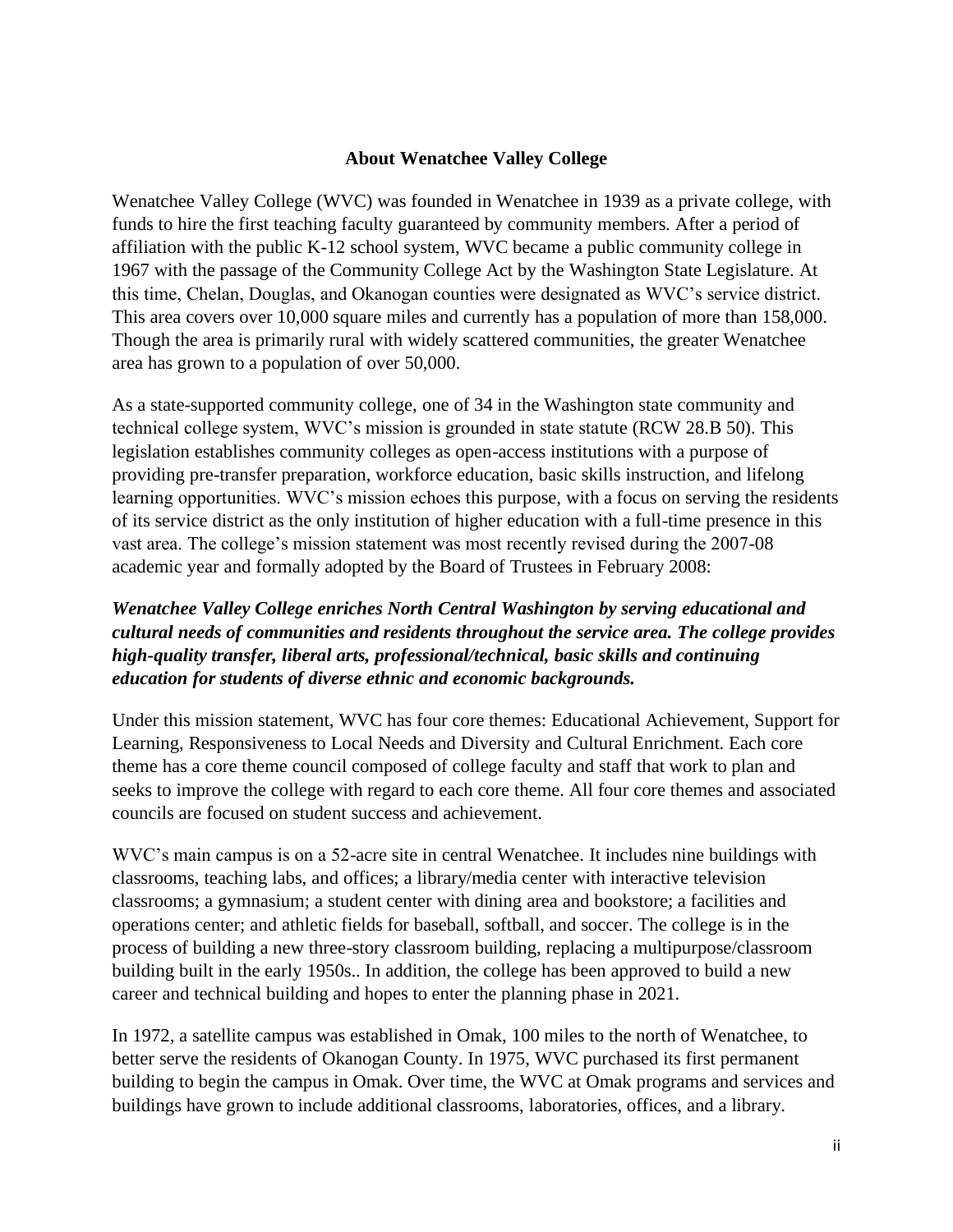<span id="page-3-0"></span>In 2019-20, WVC served almost 6,000 students. Of those, 5,099 individuals enrolled in credit or basic skills programs, representing 2,986 FTEs (annualized full-time equivalent students). About 89 percent of enrollment is at the Wenatchee campus and 11 percent is at Omak. WVC is a federally designated Hispanic Serving Institution with 48 percent of its students of Latinx origin. In addition, 2.6 percent of WVC's students are Native American. The majority of Native American students are enrolled at WVC at Omak, which is adjacent to the reservation lands of the Colville Confederated Tribes.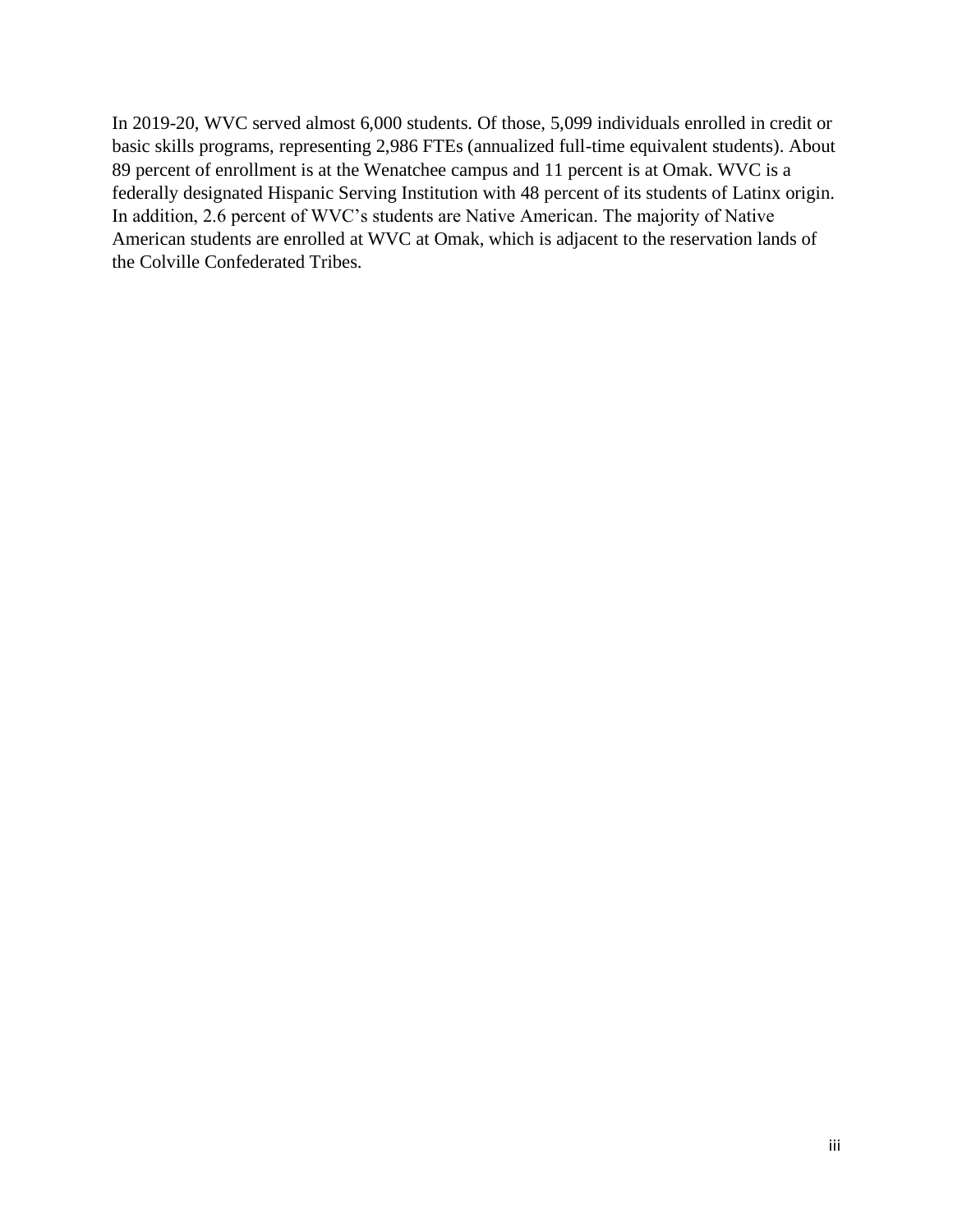#### **Introduction**

In spring 2019, Wenatchee Valley College concluded its latest accreditation cycle by completing the [Year Seven Self-Evaluation Report](https://nwccu.box.com/s/qqjpd18hp7tds2h3jm23n3tbsdcc3hds) in February. The Year Seven Evaluation Visit in April resulted in the evaluation team giving WVC four commendations and three recommendations in its [evaluation report.](https://nwccu.box.com/s/vjxi4c7fqsl2cmqdw6193jgokxx3flqd) The Northwest Commission on Colleges and Universities (NWCCU) commissioners reviewed the report, discussed their findings with the evaluation chair, WVC's President and Accreditation Liaison Officer in June. This resulted in the commission [reaffirming](https://nwccu.box.com/s/ii1ag8eicqglr3a3qs01u5jipwk4p7q2)  [WVC accreditation](https://nwccu.box.com/s/ii1ag8eicqglr3a3qs01u5jipwk4p7q2) by NWCCU and upholding the commendations and recommendations and asking that WVC act on the recommendations and be prepared to discuss progress made with an Ad Hoc Report and site visit in fall 2020.

The purpose of this report is to address the recommendations of the commission in preparation for the site visit in October 2020. The three recommendations deal with three areas of concern brought forward by the evaluation team and the commission. Those areas are, in short:

- 1. WVC's Omak Campus security.
- 2. WVC assessment of program learning outcomes.
- 3. WVC's use of assessment results in improving student learning and achievement.

The commission found that WVC was substantially in compliance with Recommendation 1. On Recommendations 2 and 3, the commission found that WVC was out of compliance and needed to take immediate action..

What follows in this document is a short description of steps WVC has taken to address evaluator concerns and commission recommendations in these three areas. It should be noted that in all three areas WVC was aware of problems and had started to act on them, even prior to the evaluation visit. For example, WVC had undertaken a timeline for reviewing security issues at both the Omak and Wenatchee campuses. Part of that process had resulted in a new emergency management plan, tabletop exercises in dealing with emergency situations and fostering working relationships with local emergency agencies in both Omak and Wenatchee. For Recommendation 2 and 3, WVC had reorganized the college's Assessment Committee and had made it a permanent standing committee that reports to the Instruction Council.

Since the evaluation visit and commission's actions, WVC has sought to address the three recommendations. Those actions are detailed in the remainder of this report. Progress has been made on all three recommendations over the last year. The evaluation and recommendations have offered the college an opportunity to improve in making the college a safer environment for its students and in making progress in assessing how its students learn and meet educational outcomes. Further, WVC has used this as an opportunity to plan and restructure a variety of its practices. The college looks forward to using the results of assessment done in the last year to target areas for planning and improvement.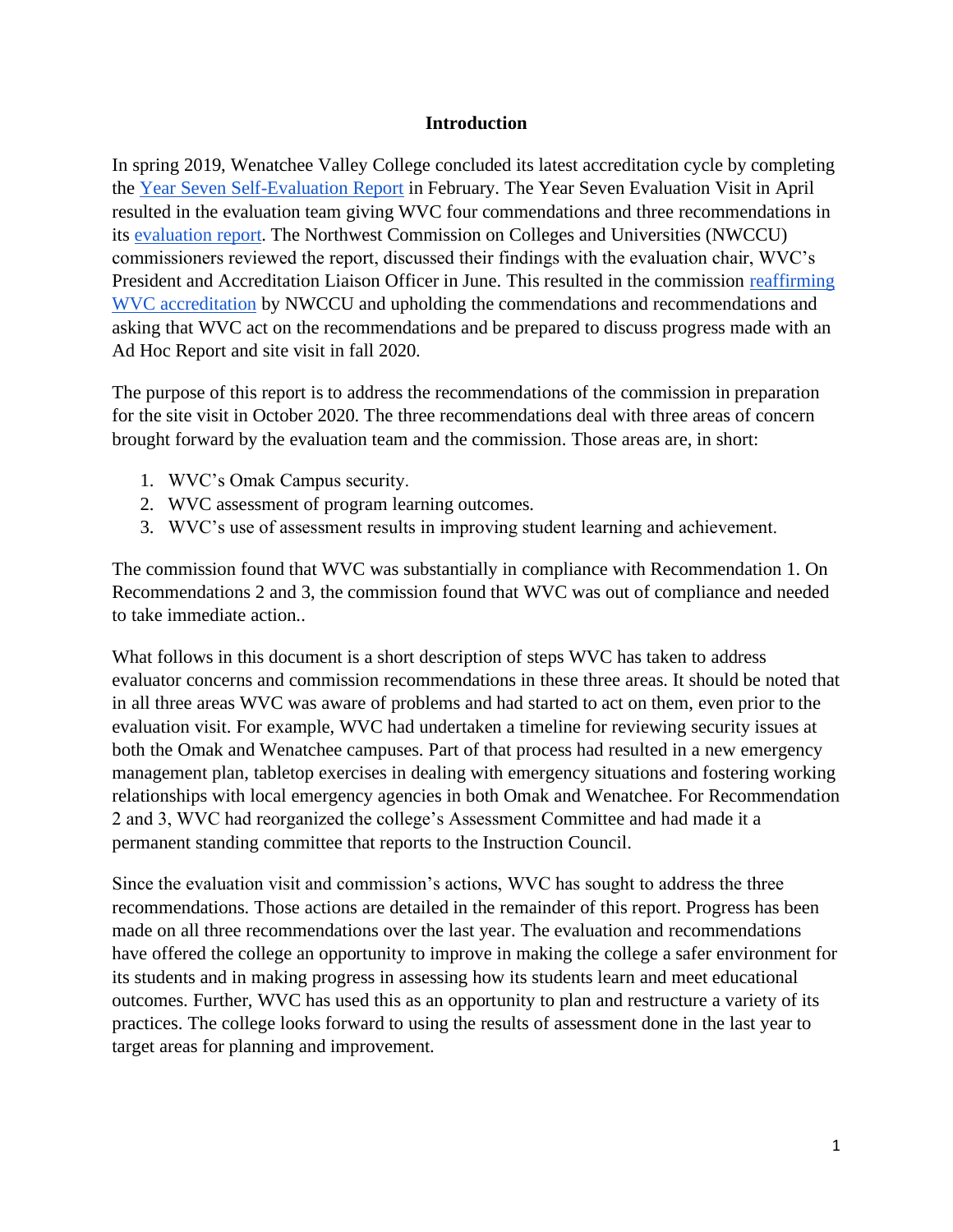Finally, it should be noted that much of this progress has been made during the COVID-19 pandemic. Pandemic response resulted in the closure of campus and moving all instruction to alternate online/distance platforms in the final week of winter quarter and throughout spring break and spring quarter. That the college continued to address the commission's concerns in the midst of the pandemic response is something to note and celebrate. We are proud of what WVC has achieved in the last year and to share it here with you.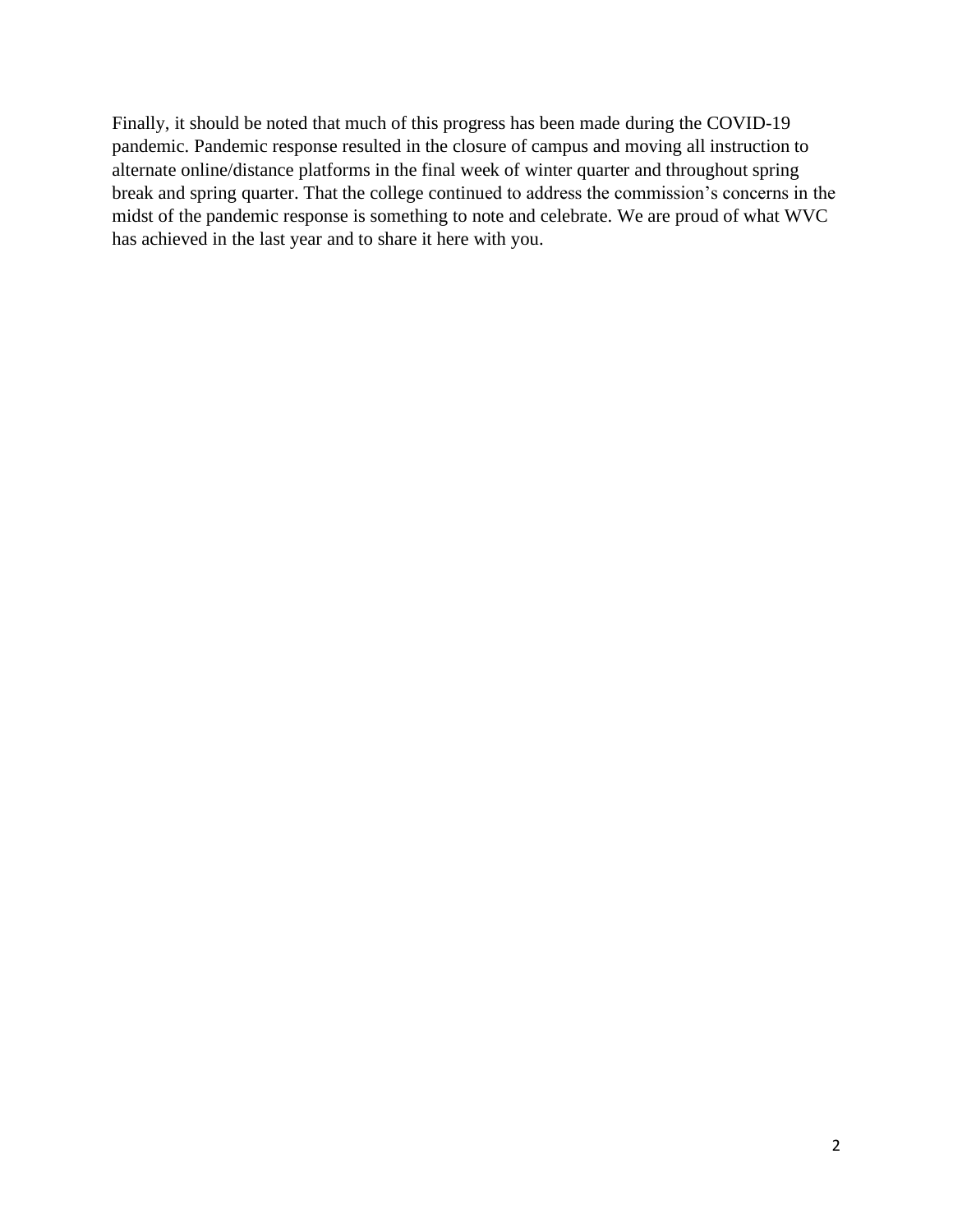#### **Recommendations**

## <span id="page-6-1"></span><span id="page-6-0"></span>**Recommendation 1**

*The evaluation committee recommends that Wenatchee Valley College assess the Omak campus to ensure that it is safe, secure, and sufficient in both quantity and quality, ensuring healthful learning and working environments that support the institution's mission, programs, and services. The evaluation committee further recommends that the institution make provisions for the security of property at the Omak campus.* (2010 Standards: 2.D.2; 2.G.1)

Wenatchee Valley College (WVC) was aware of [security concerns](https://nwccu.box.com/s/e8o27yvxbnskzjwz4tvm1zazxqilynvi) prior to the 2019 Year Seven Evaluation visit. These concerns came from discussions with Omak campus faculty, staff, and students. Primarily, there were concerns about the WVC at Omak campus being a place where non-college individuals would make use of the grounds as a place of shelter and restroom access. This was especially true for overnight and early morning hours. In addition, areas surrounding the campus posed security and risk issues for those coming to the Omak campus. Further, the presence of WVC security on the Omak campus was focused on times when faculty, staff and students were not normally on campus at night or on weekends. Additional issues existed that had to do with areas of campus going unsupervised, with unlocked doors and without ways to assure the security of college property. Some areas had locks, but there was no control on who had keys or access. Some areas, like faculty offices and the library, went with an open door when no faculty or staff were available to provide supervision.

Shortly after the evaluation visit, WVC undertook a full security evaluation of the Omak campus. This evaluation was completed prior to NWCCU formally issuing Recommendation 1 in July 2019. The security evaluation identified areas where the college could improve security of the Omak campus and its property.

As a result, the WVC at Omak campus now has 40 hours of physical security. These hours have increased from 19 hours a week. The hours were expanded to increase physical presence to discourage loitering and potential drug activity on campus. Omak now has foot patrols supported by 24/7 security cameras. Both campuses' have card access entry and lockdown systems in place.

There are two different access tools used by WVC. Card Access (electronic), and hard key. WVC has committed to card access for all exterior doors for both campuses. Keys are issued based upon job description and need to access the area in the event of an emergency.

Physical and electronic security is essential in providing security, access, and protection to WVC students, personnel, equipment, buildings, and resources. Colleges are popular targets of theft from both internal and external threats. Access to college buildings is a privilege, not a right, and implies user responsibilities and accountability. An essential element of security is maintaining adequate access control so that college facilities may only be accessed by those that are authorized. Issuance of access devices should be careful, systematic, and audited, as inadequately controlled access devices result in poor security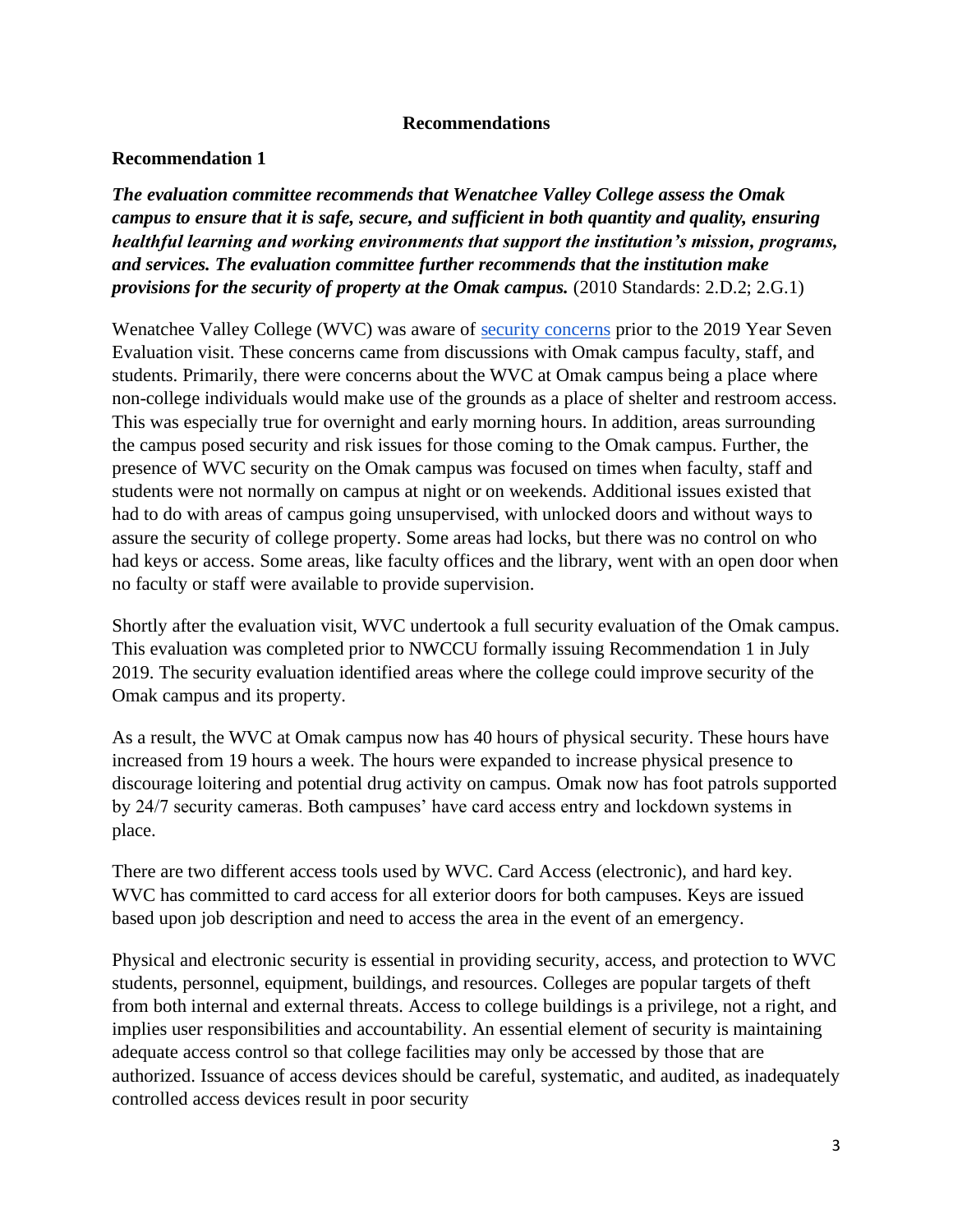Since that time WVC has taken the following steps aimed at addressing the evaluation and Recommendation 1:

[WVC updated a set of policies and procedures on physical \(security office foot patrols\) and](https://nam10.safelinks.protection.outlook.com/?url=https%3A%2F%2Fwww.wvc.edu%2Fhumanresources%2Fpolicies-procedures%2F600-administrative-services%2F600.507-physical-electronic-access-control.html&data=02%7C01%7Ctjones%40wvc.edu%7Cac1f1771899442f0d7a608d82f42f317%7Cfe590da28322492da44c32a1d698a506%7C0%7C0%7C637311311921009920&sdata=ou%2F1ljj%2BX2eTFVE0s4NWC99MfpK5svYq5RKVvo0wtSI%3D&reserved=0)  [electronic access \(card access and key access\) on both the Omak and Wenatchee campuses.](https://nam10.safelinks.protection.outlook.com/?url=https%3A%2F%2Fwww.wvc.edu%2Fhumanresources%2Fpolicies-procedures%2F600-administrative-services%2F600.507-physical-electronic-access-control.html&data=02%7C01%7Ctjones%40wvc.edu%7Cac1f1771899442f0d7a608d82f42f317%7Cfe590da28322492da44c32a1d698a506%7C0%7C0%7C637311311921009920&sdata=ou%2F1ljj%2BX2eTFVE0s4NWC99MfpK5svYq5RKVvo0wtSI%3D&reserved=0) This was done to control and monitor access to areas of the campus outside of typical instruction times and normal business hours for all stakeholders of the college. Key access undergoes an annual review by the safety and security manager and supervisors of college staff and faculty. Campus access outside of normally scheduled hours of operation is approved and coordinated with supervisors and college security. Available key access is to be limited to only those who need access to a given area of campus, with unused/unauthorized keys to be returned to the college. In addition, the policy emphasized that staff and faculty were responsible for locking offices and class areas when not in use. This allowed for security to focus efforts at times when faculty, staff and students were actually on campus. Once campus hours are concluded, security does a walkthrough of all buildings to ensure buildings are empty and locked.

[WVC's security vendor hours and scope of operation were shifted to provide greater coverage](https://nwccu.box.com/s/7kd5df3yrvqrlllxm86bzg8uq5nxxhvj)  [just prior to normal college hours of operation.](https://nwccu.box.com/s/7kd5df3yrvqrlllxm86bzg8uq5nxxhvj) On the Omak campus, there is a shift to on demand/call center coverage at late evening hours in favor of providing a visible presence on campus during instruction hours. In addition, security is now employed to conduct a full campus sweep in the hour prior to the start of instruction. Additional 911 security for a physical presence is done with a roving vehicle patrol during the 4 hours per night when foot patrols are not on the Wenatchee campus. This has resulted in increased fiscal allocation on security (Monthly before and [after\)](https://nwccu.box.com/s/bgowdwsk72lq0cest3or0fl39z4gy6xm)..

Access points to the Omak campus have been reduced. The evaluation of the campus pointed out that there were too many ways to enter and exit the Omak campus securely. This has provided greater traffic control for the college and allowed easier monitoring of who is on campus.

The number of security cameras on the Omak campus was changed to provide a wider vision of the college. New, highly-visible cameras were also added.. Omak foot patrols are supported by the 24/7 security cameras.

One area of concern expressed by evaluators focused on library security and the availability to protect college and student property in the Omak campus library. [Over the last year, library staff](https://nwccu.box.com/s/fu3cmmojy1zsi8qegl8yb3wbw12fq22d)  [have discussed a number of ways to address this issue:](https://nwccu.box.com/s/fu3cmmojy1zsi8qegl8yb3wbw12fq22d)

- Researching updates to library security equipment, such as security gate systems and hand-held magnetic tracking systems.
- Expanding of computer lab areas to make them adjacent to the library, allowing lab personnel to cover and supervise the library at times when the library in the past had gone without supervision or the supervision of student workers.
- Hiring additional part-time hourly staff to cover gaps in library supervision.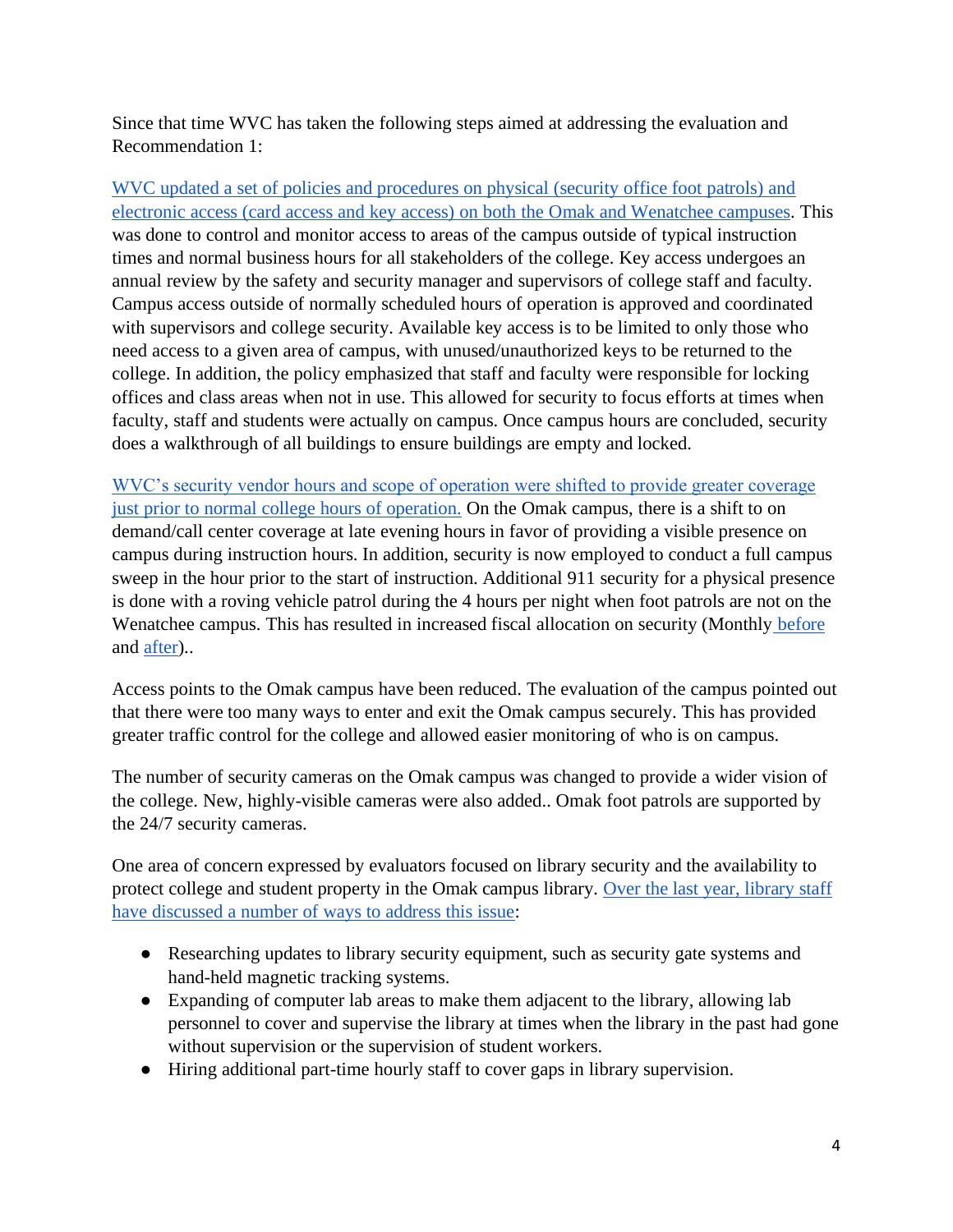● Studying student usage of the library, with the goal to find gaps in usage where the library could be closed so library staff can perform their other college functions.

Since mid-April, due to COVID-19, library access has been limited due to the college mostly being closed to students and the community. In addition, a major portion of library staff time has been spent in providing access to students to media and computer support through the library's loan system. Much of the progress in consideration of the items mentioned above has taken a back seat to student needs of the moment. It is hoped in the coming year further progress can be made in addressing this issue for the library.

WVC includes local law enforcement in both Wenatchee and Omak when discussing safety and security for the campus. These issues vary from crime trends, current issues, trespassers, misdemeanor crimes, drug crimes, and working with law enforcement on extra patrols when needed. Our relationship with law enforcement is positive and we are working to consistently communicate what is happening on the campus and continue partnering on safety messaging. The aim has been to coordinate with law enforcement on areas off campus that present security concerns to the campuses and to coordinate issues that might arise on campus.

WVC has increased the training of staff and faculty around security concerns. This training includes a variety of seminars offered by student services, administrative services and security. Different topics have been presented at times throughout the year. Similarly, the [2019 Fall](https://nwccu.box.com/s/n8odlijuyji544zh8d3y6u4j5mwwt7zx)  [President's Day](https://nwccu.box.com/s/n8odlijuyji544zh8d3y6u4j5mwwt7zx) in September 2019 focused on college security, bringing in a national expert from the Safe Schools Campaign to speak about on-campus shootings and security threats. In spring [2019 WVC hosted a full-functional active shooter drill i](https://www.wvc.edu/news/2018-19/emergency-training-exercise-2019.aspx#English)nvolving over [10 different](http://www.ifiberone.com/columbia_basin/multi-agency-emergency-response-training-held-at-wvc-on-friday/article_c7aef46e-a4fa-11e9-a017-979c923370d9.html)  [agencies](http://www.ifiberone.com/columbia_basin/multi-agency-emergency-response-training-held-at-wvc-on-friday/article_c7aef46e-a4fa-11e9-a017-979c923370d9.html) in and around the Wenatchee Valley.

It should be noted that the COVID-19 pandemic has impacted security priorities for the college. The changes remain in place, but the current emphasis in security is to provide a healthy and safe learning environment that complies with state and county health guidelines. Positive working relationships, similar to the college's relationships with local law enforcement, have been formed between local health districts and the college's security and facilities teams.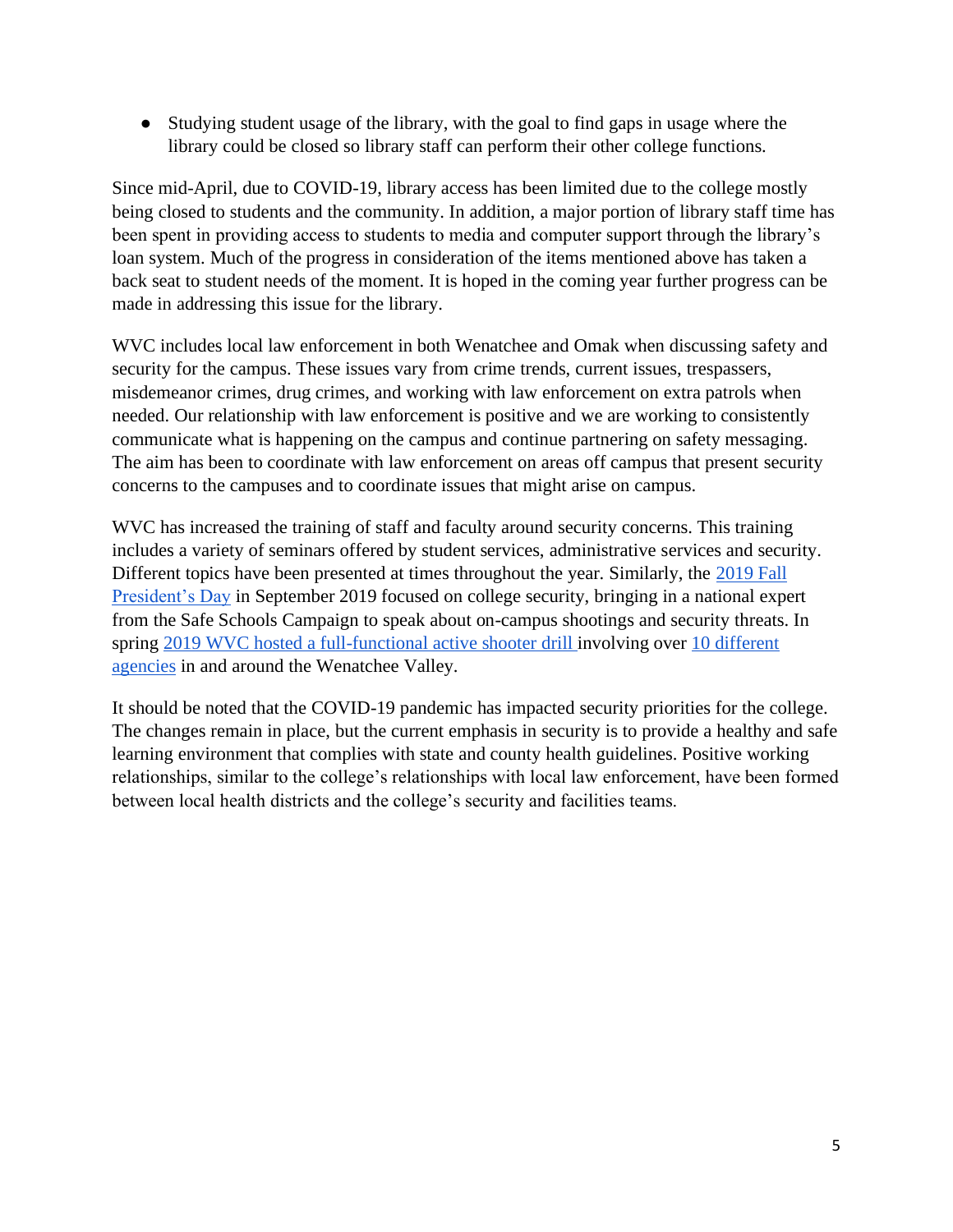#### **Recommendations 2 and 3**

#### **Recommendation 2:**

*The evaluation committee recommends that Wenatchee Valley College document through an effective, regular and comprehensive system of assessment, that students achieve identified learning outcomes at the course, program, and institutional level. Faculty with teaching responsibilities are responsible for evaluating student achievement of clearly identified learning outcomes.* (2.C.5; 4.A.3)

#### **Recommendation 3:**

*The evaluation committee recommends that the college use the results of its assessment of student learning to inform academic and learning‐support planning and practices that lead to enhancement of student learning achievements.* (4.B.2)

#### <span id="page-9-0"></span>**Assessment prior to evaluation**

Wenatchee Valley College entered its [2019 Year Seven Comprehensive Self-Study](https://nwccu.box.com/s/qqjpd18hp7tds2h3jm23n3tbsdcc3hds) aware that more work was necessary to demonstrate student learning in order to fulfill the Educational Achievement core theme [\(Self-Study, p. 39\)](https://nwccu.box.com/s/qqjpd18hp7tds2h3jm23n3tbsdcc3hds). While structures have been put in place to provide regular programmatic review through area plans (which asked for gaps in success, gains over the past year and goals for the future), little evidence existed that these plans included direct or indirect measurement of student learning and the use of the results of such measures for program improvement. Similarly, while the college had identified four Student Learning Outcomes (SLOs) and had invested in annual institutional review of one of these SLOs [\(example\)](https://nwccu.box.com/s/lqrdgzwa73dzzy9abjn3q0yd97fqq5co) each year, the cycle had been initiated too late in the seven-year cycle for the college to be able to look at these results and establish institutional accountability around graduates' demonstration of their fulfillment. Finally, assessment at the course level was not aligned to program level outcomes to allow the college to strengthen its programs.

WVC documented these concerns and initial changes in its Year Seven Comprehensive Self-Study. Furthermore, WVC initiated several institutional changes in fall 2018.

WVC recognized a disconnect between planning processes and assessment. To address this, the college [simplified its area plan p](https://nwccu.box.com/s/t8xmm62u10uw1gsrmk8lohzssexefc1b)rocess. In addition to gains, gaps, and goals, the college asked programs to identify one assessable question the program would like to know the answer to and begin measuring. In the first year, program participation in this linkage was somewhat spotty, but increased in 2019-20.

The college also made a concerted effort to distinguish more clearly the differences between SLOs, course learning outcomes (CLOs), and program learning outcomes (PLOs). Previously, faculty had largely relied upon their CLO assessment as evidence of student learning. Faculty engagement in academic assessment in 2018-19 was largely educational. Faculty desired a better understanding of the relationship between student learning outcomes at the institutional level and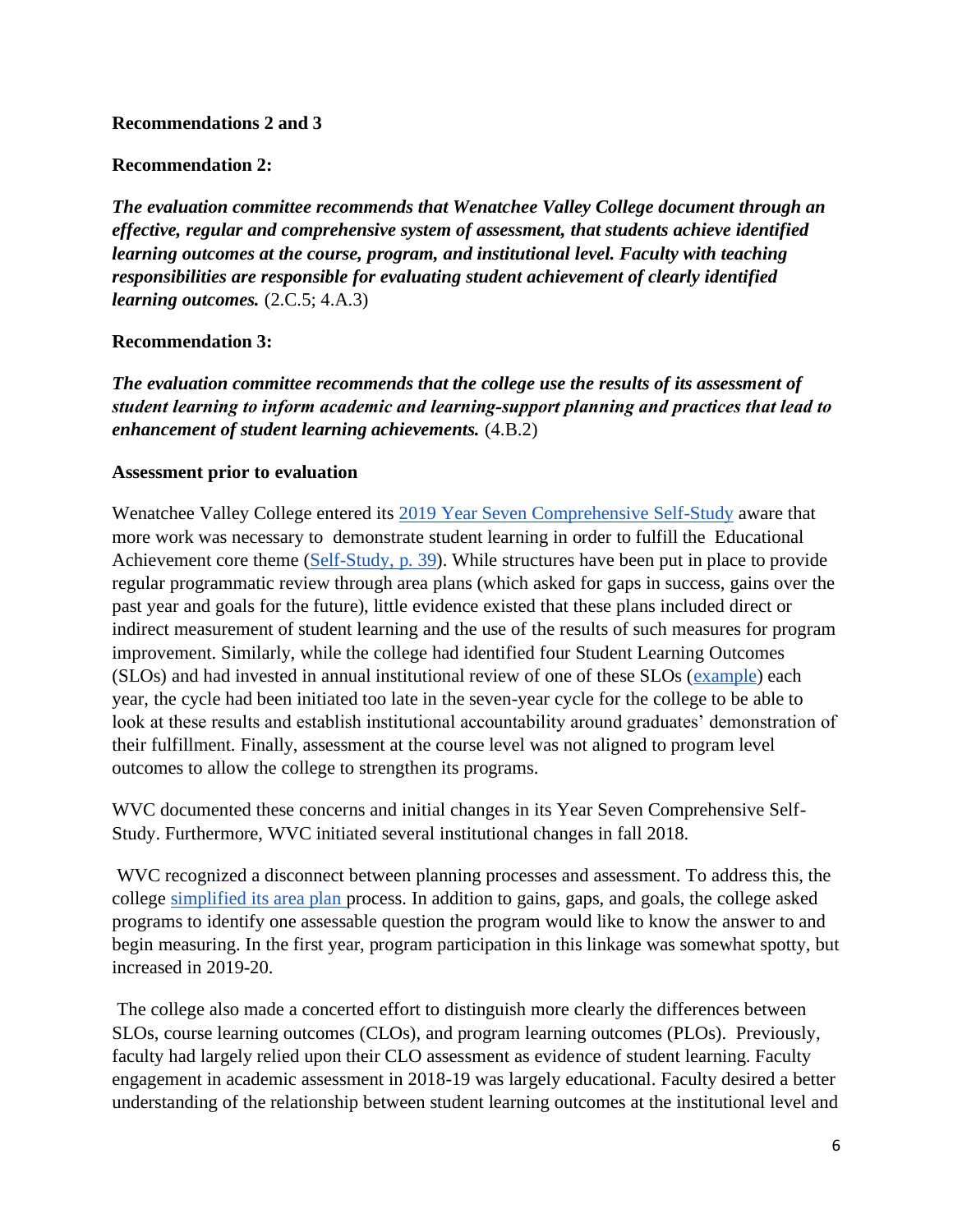their value in the classroom. In addition, some faculty were unaccustomed to thinking about their disciplinary area as programs. To address these, the college engaged in an information campaign that sought to reinforce the fundamental value of SLO assessment for accountability and CLO assessment for program improvement. The college asked every program to create 5 to 8 PLOs that would describe what a graduate of that program would be expected to know, think, or do in the content area. The college goal for 2018-19 was for every program to establish program learning outcomes, and the college largely achieved this goal.

In the course of developing and examining PLOs, faculty began to question the relationship between CLOs, PLOs, and SLOs. Because college SLOs are relatively general, faculty found that they could align many, but not all, CLOs to SLOs. Similarly, faculty found that the specificity of many PLOs could be aligned to CLOs or to SLOs. These alignment questions led to a construct at the college in which faculty are asked to align all CLOs to either an SLO or a PLO. Measurement of these outcomes, in turn, provides evidence for identification of gains, gaps, and goals in area planning (Figure 2 of the Culture of Inquiry Compilation Report).

As a foundational year in developing a culture of inquiry at the college, 2018-19 created linkages between planning and assessment, alignment between course, program, and student learning outcomes, and a better understanding of the purpose of assessment for accountability or improvement.

#### <span id="page-10-0"></span>**Response to Recommendations**

In 2019-20, the college worked to solidify its assessment progress by making the Assessment Committee a standing committee with permanent faculty representation and oversight of the college's assessment portfolio.

In addition, the college recognized the need for focused expertise and support for assessment. While the foundational activity among faculty increased a knowledge of assessment, the Educational Achievement Core Theme Council was engaged in discussions about how to better document student learning in fulfillment of the core theme. The council recommended that the college invest in faculty release positions, known as assessment coordinators, who could provide expertise in consultation to programs to translate knowledge into assessment activity. In spring 2019, the Core Theme Council Leadership Team accepted a proposal to fund four of these positions as a pilot. In 2019-20, four faculty were provided one course release each per quarter and given responsibility to support a defined set of instructional and non-instructional programs to advance the college's culture of inquiry. These coordinators were selected on the basis of interest, expertise, and representation to ensure that they could effectively support the programs they were assigned. The coordinators worked in consultation with the assessment committee who reviewed and advised progress.

[The college also invested in focused assessment work during its 2019 launch week \(Event](https://nwccu.box.com/s/n8odlijuyji544zh8d3y6u4j5mwwt7zx)  [Schedule, p. 2, 5\)](https://nwccu.box.com/s/n8odlijuyji544zh8d3y6u4j5mwwt7zx) Dr. Gianina Baker, assistant director of the National Institute for Learning Outcomes Assessment (NILOA) reviewed the college's year seven self-study and provided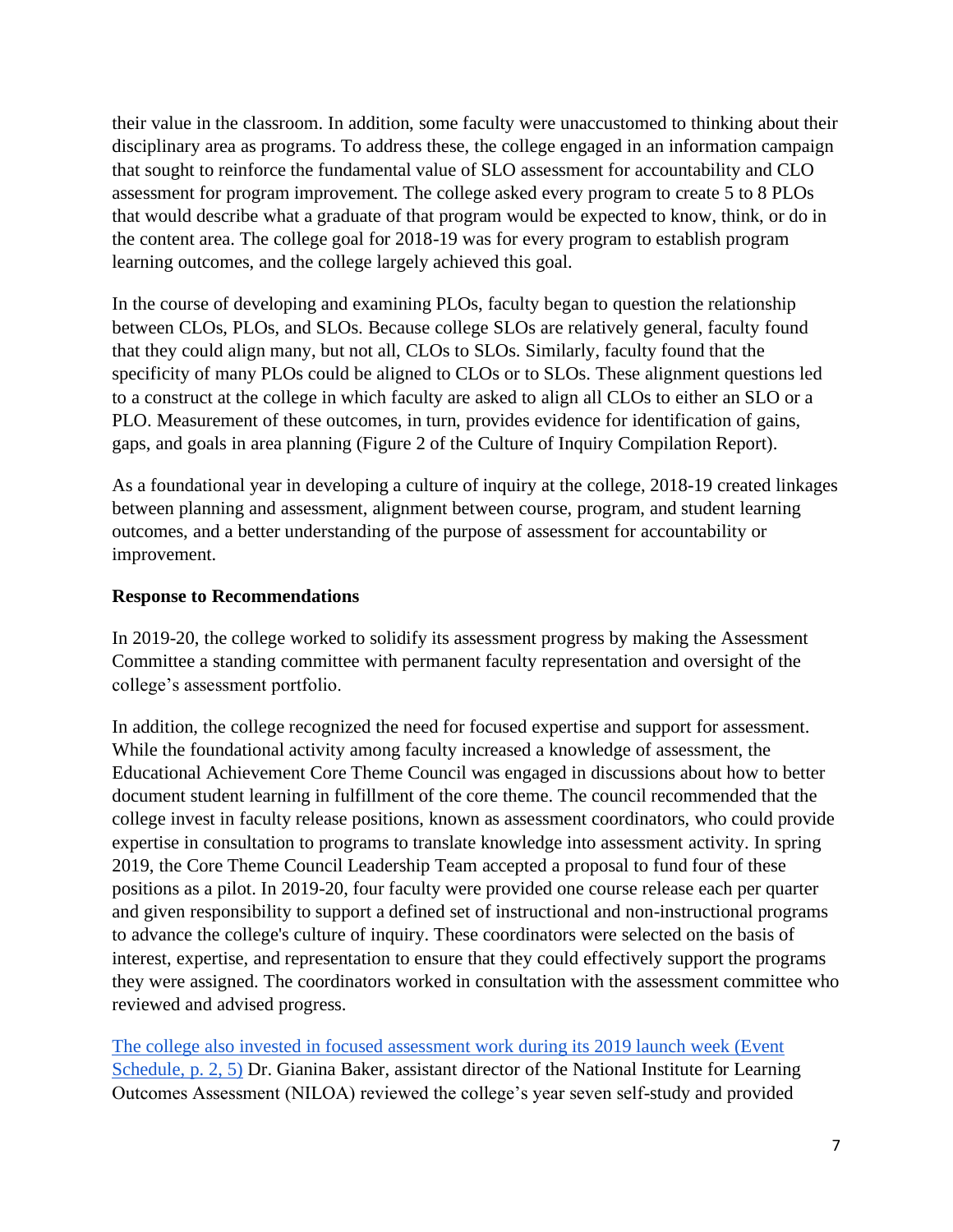additional insight and consultation regarding the usefulness of assessment for improving student learning. Faculty feedback regarding launch week activities was positive, and the engagement in assessment noticeably improved.

The work done by the Assessment Committee and assessment coordinators in 2019-20 advanced foundational work into real progress towards assessing programs, documenting student learning, and using the results of assessment in program improvement as [illustrated in their year-end](https://nwccu.box.com/s/q7617dhvhx26eq8coa1qi23n8q1lj4cg)  [report.](https://nwccu.box.com/s/q7617dhvhx26eq8coa1qi23n8q1lj4cg)

Assessment coordinators revised the area planning process to prioritize assessment and improvement. Instead of requesting new area plans annually, the coordinators recommended that area plans be three-year cycles. Year one establishes the area plan (including gains, gaps, and goals). Year two focuses on analysis of results. Year three focuses on providing evidence of improvement. The coordinators also established a roadmap for assessment to better illustrate the linkage between assessment and planning. Finally, the coordinators took on the significant challenge of building program level assessment with faculty colleagues. The revisions from the assessment coordinators will be implemented in 2020-21.

# **Core Theme: Educational Achievement**

Progress toward Educational Achievement has been made due to the coaching and support from assessment coordinators for faculty and staff on how to participate in a culture of inquiry. As documented appendix C of the year-end report provided by the assessment coordinators, several programs have been able to document progress toward measuring, analyzing, and using assessment results for improvement. Notably, the vignettes demonstrating assessment culture are distributed widely across transfer, professional-technical, and non-instructional areas. All instructional programs now have PLOs. Assessment vignettes documenting assessment progress have been received from sixteen instructional programs: Agriculture, Allied Health, Automotive, Biology, Communications, Cooperative Work Experience, English, Geography, History, Humanities, Machining, Math, Medical Assistant, MLT, Philosophy, and RadTech. Faculty and staff are being encouraged to collect data, document their continuous cycle of improvement, and share their experiences through vignettes.

## **Core Theme: Support for Learning**

To advance Support for Learning (S4L), non-instructional programs now have PLOs in CAMP, Counseling Services, Library Services, Running Start, the Student Recreation Center, and TRIO/SSS. Assessment vignettes documenting assessment progress has been received from five non-instructional programs: CAMP, Counseling Services, Library Services, Running Start, and the Student Recreation Center.

Further, Student Support Services Leadership Council (SSL), has been submitting their annual area plans, with a similar look at gains, gaps and goals. Their assessment approaches have been a little different than those of instruction, looking to build better systems of support and assessing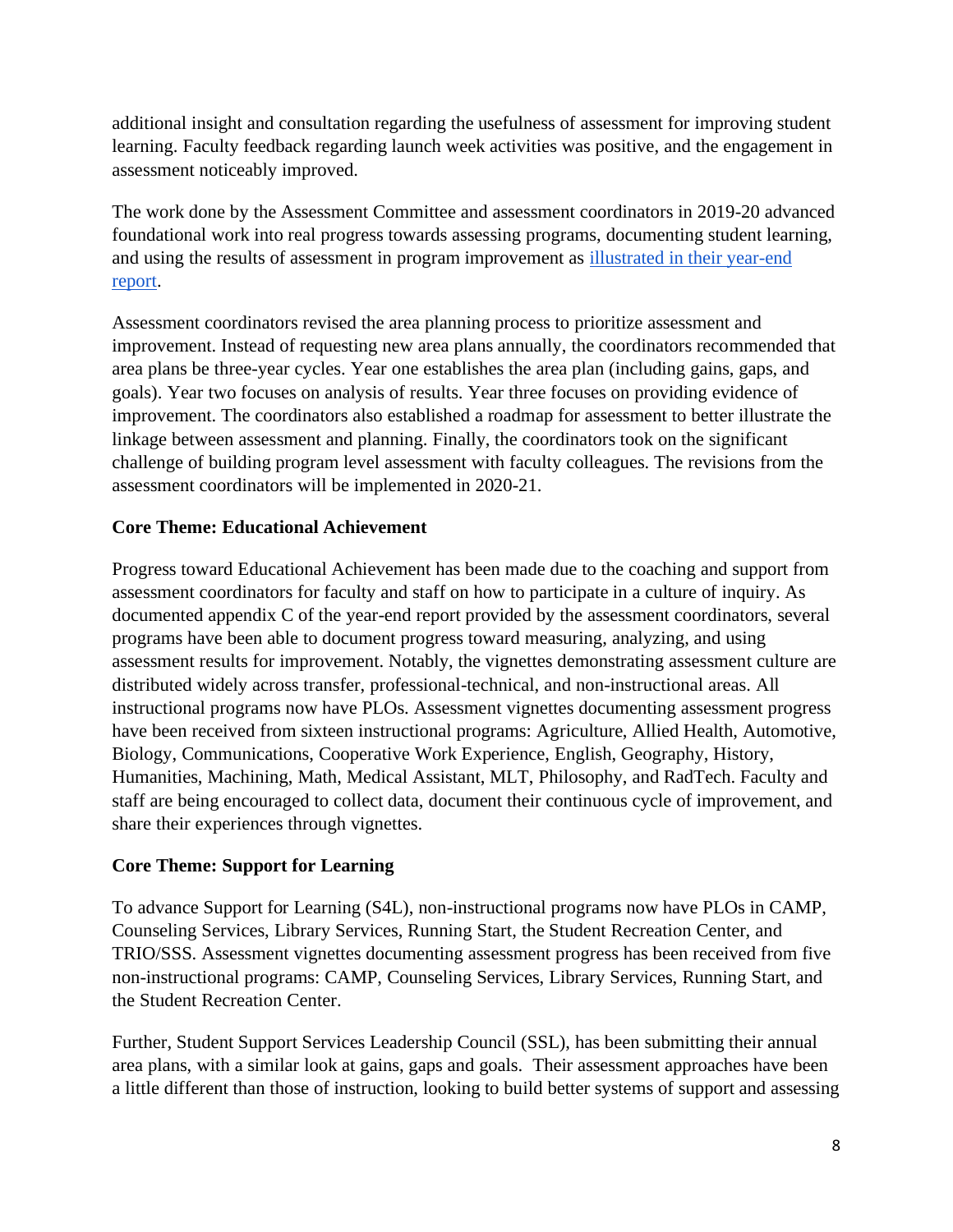their effectiveness for students. In the 2019-20 academic year, these areas made ample use of the prior year's participation in the Community College Survey of Student Engagement to inform and assess their work and plans.

# **Core Theme: Responsiveness to Local Needs**

Responsiveness to Local Needs is being assessed through the development and/or improvement of PLOs in workforce instruction and programs to ensure that student learning meets the local workforce needs. Further, Washington State has instituted stronger reporting requirements for Perkins Funding. These [requirements](https://nwccu.box.com/s/n3pgpb5kh3muna7h4ykbdfy6dbk3m0v0) ask workforce programs to assess their impact on student learning and student achievement [for at risk populations.](https://tableau.sbctc.edu/t/SBCTC/views/PerkinsPerformanceIndicators2016-17/Dashboard1?:embed=y&:showAppBanner=false&:display_count=no&:showVizHome=no)

# **Core Theme: Diversity and Cultural Enrichment**

WVC is assessing programs to advance Diversity and Cultural Enrichment. Allied Health, English, and math departments are evaluating whether or not there are diversity gaps in student learning and success in order to develop a plan to narrow the learning gaps (if identified) and improve equity in learning within those programs.

The success of the Assessment Coordinators in 2019-20 coincided with a very difficult budget time for the college. Nonetheless, the success of the model could not be ignored, and the college created a dedicated "assessment" budget line to support the continuation of the assessment coordinators positions into the foreseeable future and continue institutional progress toward establishing a culture of inquiry and continuous improvement.

The college is capitalizing on the momentum gained in 2019-20. The Assessment Committee and coordinators generated [their own area plan](https://nwccu.box.com/s/n531amm3aub3tpvs58g7af8quq45wjkm) with goals for the current academic year. The coordinators will provide the 2020 Launch Week keynote, celebrating the college's successes over the past year. In 2019-20, dedicated time for department and program assessment will be provided in each of the three quarterly Dean's Days [\(see academic calendar\)](https://nwccu.box.com/s/1ypered4ubx98bytw7rbrsnvwdna2jah).